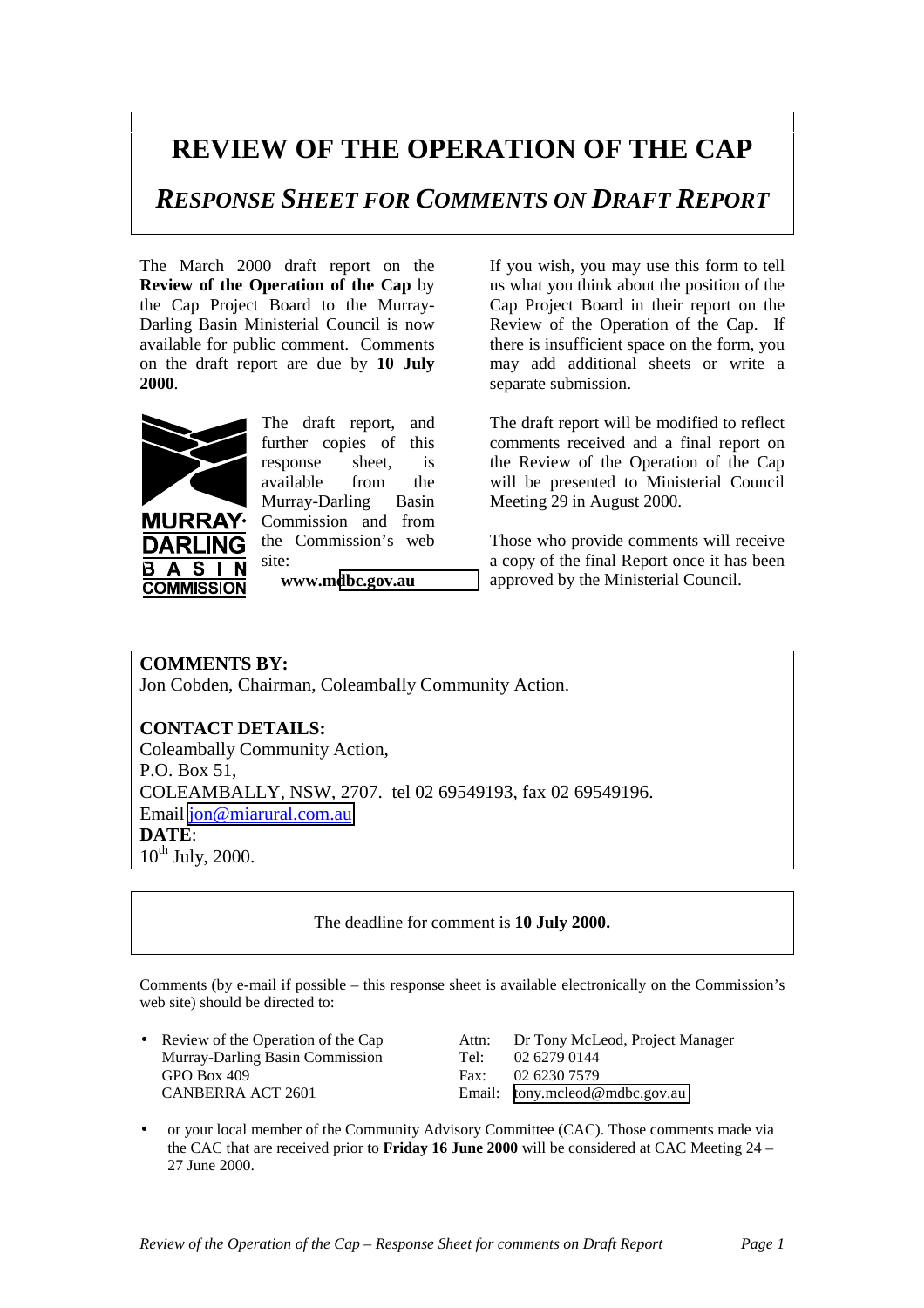|                                            | Cap Project Board Position                                                                                                                                                                                                                                                                                                                                                                                                                                                                                                                                                                                                                                                                                                                                                                                                                                                                                       | Comment                                                                                                                                                                                                                                                                                                                                                                                                                                                                                                                                                                                                                                                                                                                                                                                                                                                                                         |
|--------------------------------------------|------------------------------------------------------------------------------------------------------------------------------------------------------------------------------------------------------------------------------------------------------------------------------------------------------------------------------------------------------------------------------------------------------------------------------------------------------------------------------------------------------------------------------------------------------------------------------------------------------------------------------------------------------------------------------------------------------------------------------------------------------------------------------------------------------------------------------------------------------------------------------------------------------------------|-------------------------------------------------------------------------------------------------------------------------------------------------------------------------------------------------------------------------------------------------------------------------------------------------------------------------------------------------------------------------------------------------------------------------------------------------------------------------------------------------------------------------------------------------------------------------------------------------------------------------------------------------------------------------------------------------------------------------------------------------------------------------------------------------------------------------------------------------------------------------------------------------|
|                                            | The Project Board has<br>concluded that the Cap has been<br>an essential first step in<br>providing for the environmental<br>sustainability of the river system<br>of the Basin. Without the Cap,<br>there would have been a<br>significantly increased risk that<br>the environmental degradation<br>of the river system of the<br>Murray-Darling Basin would<br>have been worse.                                                                                                                                                                                                                                                                                                                                                                                                                                                                                                                               | Granted, however it appears that there is little<br>evidence to suggest that a long enough history has<br>been studied to determine what is a sustainable<br>river system. European history has little more than<br>200 years of what is essentially an extremely old<br>river system.<br>We appear to have drawn the conclusion that all<br>the harm that has been done to our river systems<br>has been done over this recent period of time.<br>Human habitation of this country has had a marked<br>effect on our entire environment. Not all of this has<br>been bad. Whilst humans live on and draw<br>resources from a river, we must have some<br>effect. The<br>environmental<br>aim<br>should<br>be<br>enhancement or limitation of damage to the<br>Riverine environment, not removal of people and<br>industry.                                                                     |
| <b>Ecological Sustainability of Rivers</b> | However, the Project Board has<br>concluded that there is<br>no<br>certainty that the Cap<br>on<br>diversions at its current level<br>represents a sustainable level of<br>diversions - the level at which it<br>is set being that which existed at<br>the time when it was decided to<br>introduce a Cap. Further, the<br>Project Board recommends that<br>as better information informs<br>our management of the Basin's<br>resources, the level at which the<br>Cap is set should continue to be<br>refined to reflect our increased<br>understanding. It is likely that<br>such refinements may lead to<br>the lowering of the level of the<br>Cap in some valleys. Indeed,<br>some jurisdictions have already<br>increased the<br>environment's<br>share, via access restrictions in<br>addition to that required by the<br>Cap, as part of their longer-term<br>direction of improved water<br>management. | Again, on what evidence are we basing these<br>environmental diversions? The experience in this<br>valley would point to the fact that these rivers are<br>historically either in flood or drought, and very<br>rarely in between. Surely we cannot return to this<br>situation. We should be basing these flow regimes<br>on results of proven trials so that we know that<br>what we are doing is actually going to benefit the<br>health of the river.<br>There is much evidence in this valley to suggest<br>that the Murrumbidgee River is as healthy as it has<br>ever been, certainly since European inhabitation.<br>E.g. river red gum growth. We should concentrate<br>on what we know are definitely causing problems,<br>e.g. European carp and dry land salinity. Fix these<br>situations and then see what else we can verify is<br>causing a problem, before trying to solve it. |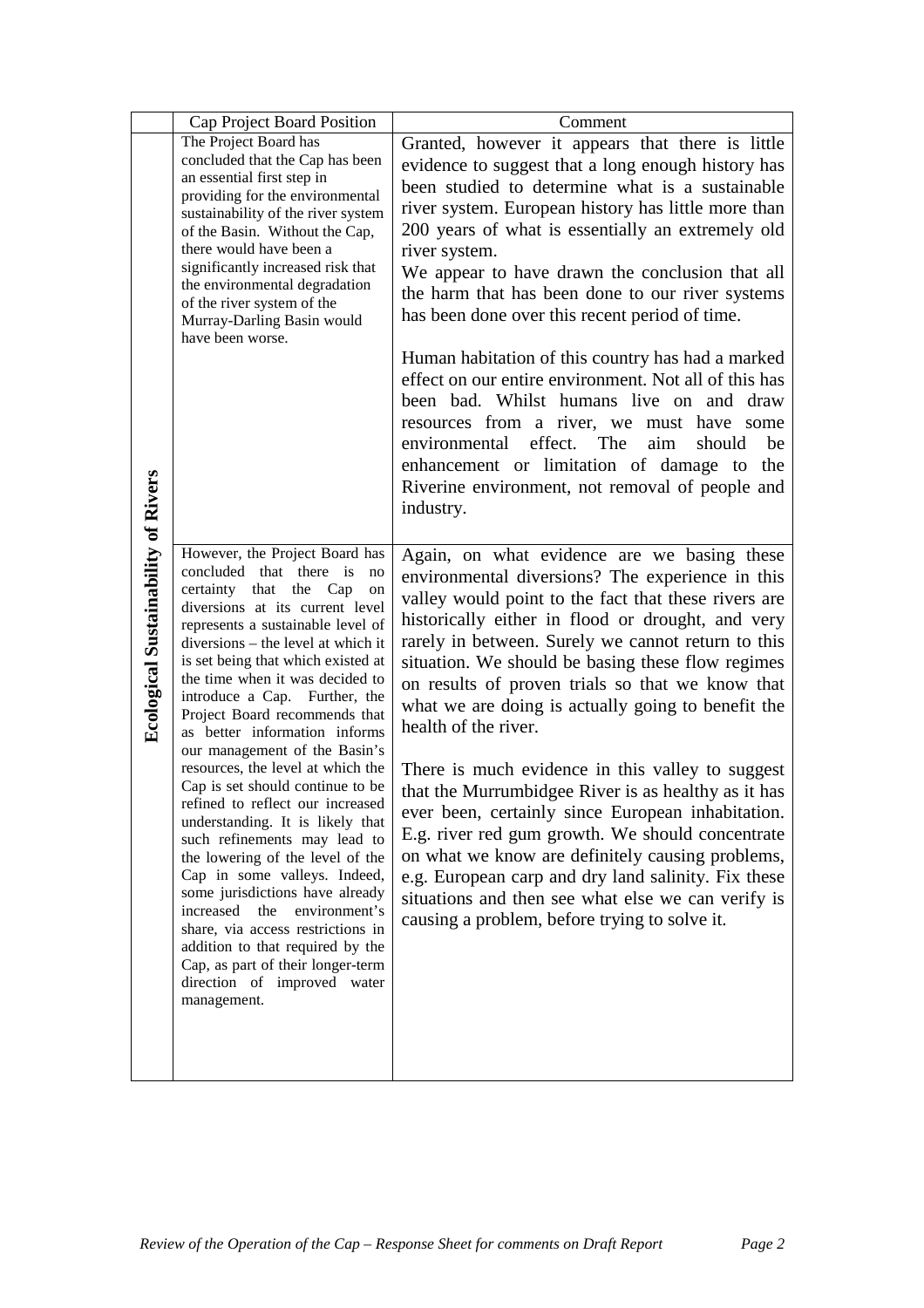|                                    | Cap Project Board Position                                                                                                                                                                                                                                                                                                                                                                                                              | Comment                                                                                                                                                                                                                                                                                                                                                                                                                                                                                                              |
|------------------------------------|-----------------------------------------------------------------------------------------------------------------------------------------------------------------------------------------------------------------------------------------------------------------------------------------------------------------------------------------------------------------------------------------------------------------------------------------|----------------------------------------------------------------------------------------------------------------------------------------------------------------------------------------------------------------------------------------------------------------------------------------------------------------------------------------------------------------------------------------------------------------------------------------------------------------------------------------------------------------------|
| <b>Economic and Social Impacts</b> | The Project Board considers<br>that there is compelling<br>evidence that the Cap has<br>already delivered significant<br>economic and social benefits to<br>the Basin community and that<br>the net benefit will increase over<br>time.                                                                                                                                                                                                 | This is certainly not the case in this area. The Cap<br>has actually created fear and concern in this<br>Irrigation community. Business confidence and job<br>security have suffered. Fear of future reforms has<br>stifled further investment.<br>NO formal study has yet been taken of the socio-<br>economic effects on these communities.                                                                                                                                                                        |
|                                    | The results of research<br>conducted for the Review make<br>it clear that, in the absence of<br>the Cap, the erosion of security<br>of supply for irrigators and other<br>users would have been<br>significant. These analyses<br>were performed on several<br>systems across the Basin<br>reflecting diverse agricultural<br>practices and climatic<br>conditions.                                                                     | The Coleambally Irrigation Area has actually<br>suffered a loss in actual water entitlements from<br>our historic usage, whilst many other irrigation<br>areas in the basin have actually had their access<br>increased over and above historic usage.<br>This is a loss of security and asset base.                                                                                                                                                                                                                 |
|                                    | Through guaranteeing security<br>of water supply at the valley<br>level, the Project Board views<br>the Cap as having provided a<br>more certain climate for long-<br>term investment and<br>development, particularly in<br>high value agriculture and value<br>adding processing, as well as<br>providing benefits to the<br>environment.                                                                                             | Whilst we recognize the benefits of "high value<br>agriculture", some restraint must be kept based on<br>markets and usage of this "high value" produce.<br>After all, how much more red wine can Australians<br>drink or export?<br>We must take into account existing secure markets<br>and infrastructure. The whole agri-economy cannot<br>whims<br>altered<br>suit<br>short-term<br>be<br>to<br>and<br>fluctuations in demand.                                                                                  |
|                                    | The Project Board considers<br>that the Cap has provided a<br>mechanism for restraining, in an<br>orderly fashion, growth in<br>diversions while enabling<br>economic development to<br>proceed.                                                                                                                                                                                                                                        | What has occurred in this area is that the Cap has<br>restrained development for the individual or family<br>farmer, but created an environment that suits and<br>enhances the growth of corporate or big business<br>operations. This has a marked effect on local<br>economies, infrastructure and social conditions.                                                                                                                                                                                              |
|                                    | The Project Board recognises<br>that this strong positive<br>conclusion will not be the<br>perception of every stakeholder<br>in the Basin. However, the<br>Project Board concludes that the<br>overall benefit of the Cap,<br>especially from ensuring<br>security of supply at a valley<br>level and providing an<br>environment within which water<br>trading and related reforms<br>could be developed, has been a<br>positive one. | We would certainly differ here. The board may<br>well see that overall effect of the cap is positive.<br>This cap has taken away not only a portion of our<br>asset, but also a portion of our income producing<br>ability.<br>Reverse these conditions and put them into terms<br>the average Australian can understand. This means<br>we will take 15% of your income and remove one<br>of the bedrooms out of your house, WITHOUT<br>COMPENSATION!! Now lets see who thinks the<br>overall outcomes are positive? |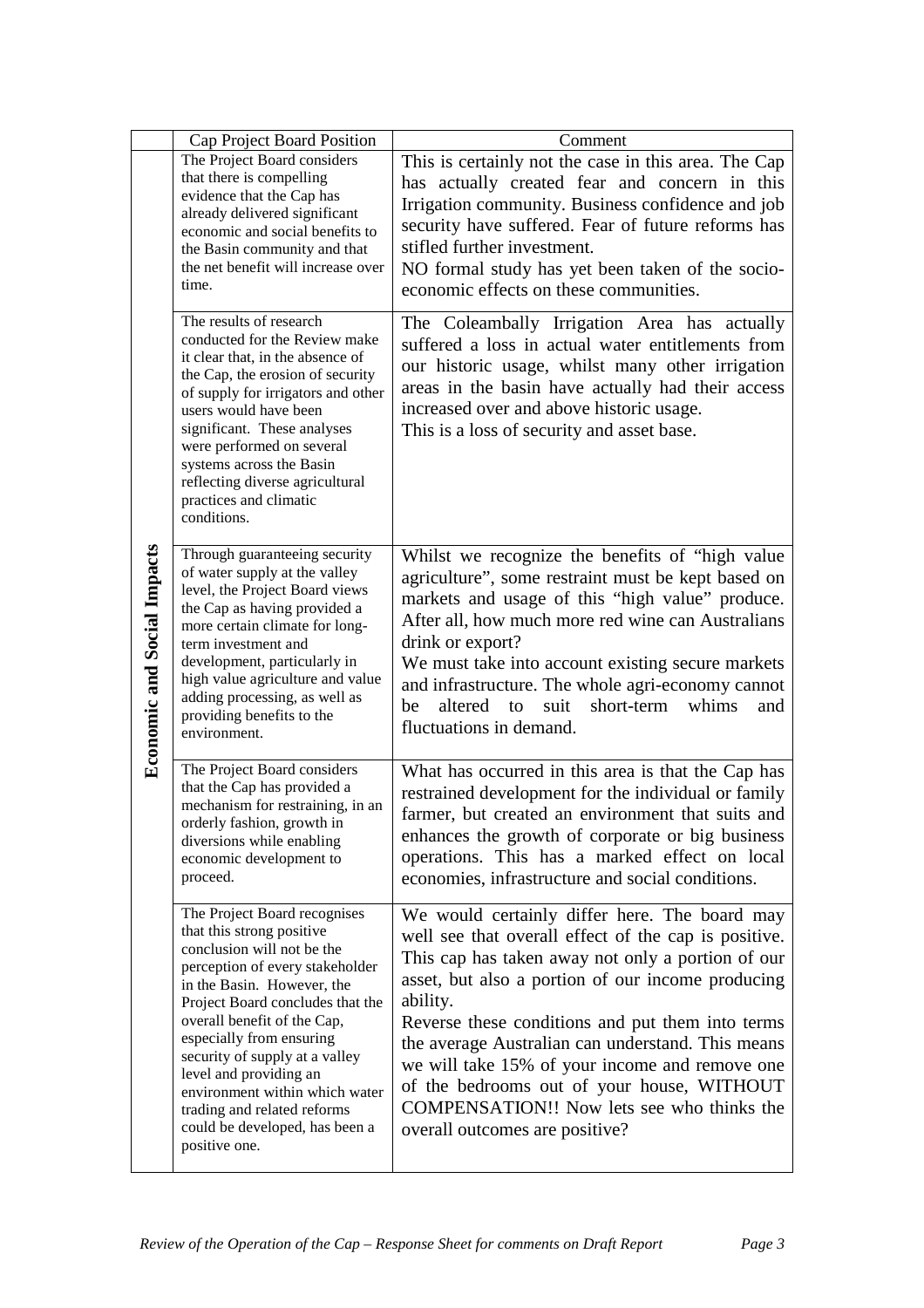|        | Cap Project Board Position                                        | Comment |
|--------|-------------------------------------------------------------------|---------|
|        | The Project Board identified                                      |         |
|        | several equity issues (notably                                    |         |
|        | Cap arrangements for                                              |         |
|        | Queensland and the ACT) of                                        |         |
|        | longstanding duration that                                        |         |
|        | require urgent resolution. In<br>addition there are several more  |         |
|        | recently identified equity issues                                 |         |
|        | (floodplain and overland flows                                    |         |
|        | and diversions, farm dams and                                     |         |
|        | tree plantations) also requiring                                  |         |
|        | attention. The effective                                          |         |
|        | management of these issues will                                   |         |
|        | necessitate a total catchment                                     |         |
|        | management approach to water                                      |         |
|        | management that embraces both                                     |         |
|        | surface and groundwater                                           |         |
|        | resources.                                                        |         |
|        |                                                                   |         |
|        | The Project Board focused on                                      |         |
|        | equity issues arising from the                                    |         |
|        | implementation of the Cap                                         |         |
|        | between jurisdictions and                                         |         |
|        | between river valleys within                                      |         |
| Equity | States. In several cases, the                                     |         |
|        | submissions received by the                                       |         |
|        | Review of the Operation of the                                    |         |
|        | Cap raised equity issues that are                                 |         |
|        | about the details of                                              |         |
|        | implementation within valleys                                     |         |
|        | which are outside the                                             |         |
|        | jurisdiction of the Murray-                                       |         |
|        | Darling Basin Commission and                                      |         |
|        | Ministerial Council processes.                                    |         |
|        | The vast majority of such issues<br>related to the recognition of |         |
|        | licensed entitlement versus                                       |         |
|        | history of use, specifically in                                   |         |
|        | New South Wales (the                                              |         |
|        | "sleeper/dozer" issue). Such                                      |         |
|        | issues need to be dealt with by                                   |         |
|        | the particular jurisdiction                                       |         |
|        | concerned. In order that all                                      |         |
|        | submissions receive appropriate                                   |         |
|        | attention, these submissions and                                  |         |
|        | that of the CAC have been                                         |         |
|        | referred to the appropriate                                       |         |
|        | Government for consideration<br>and reply.                        |         |
|        |                                                                   |         |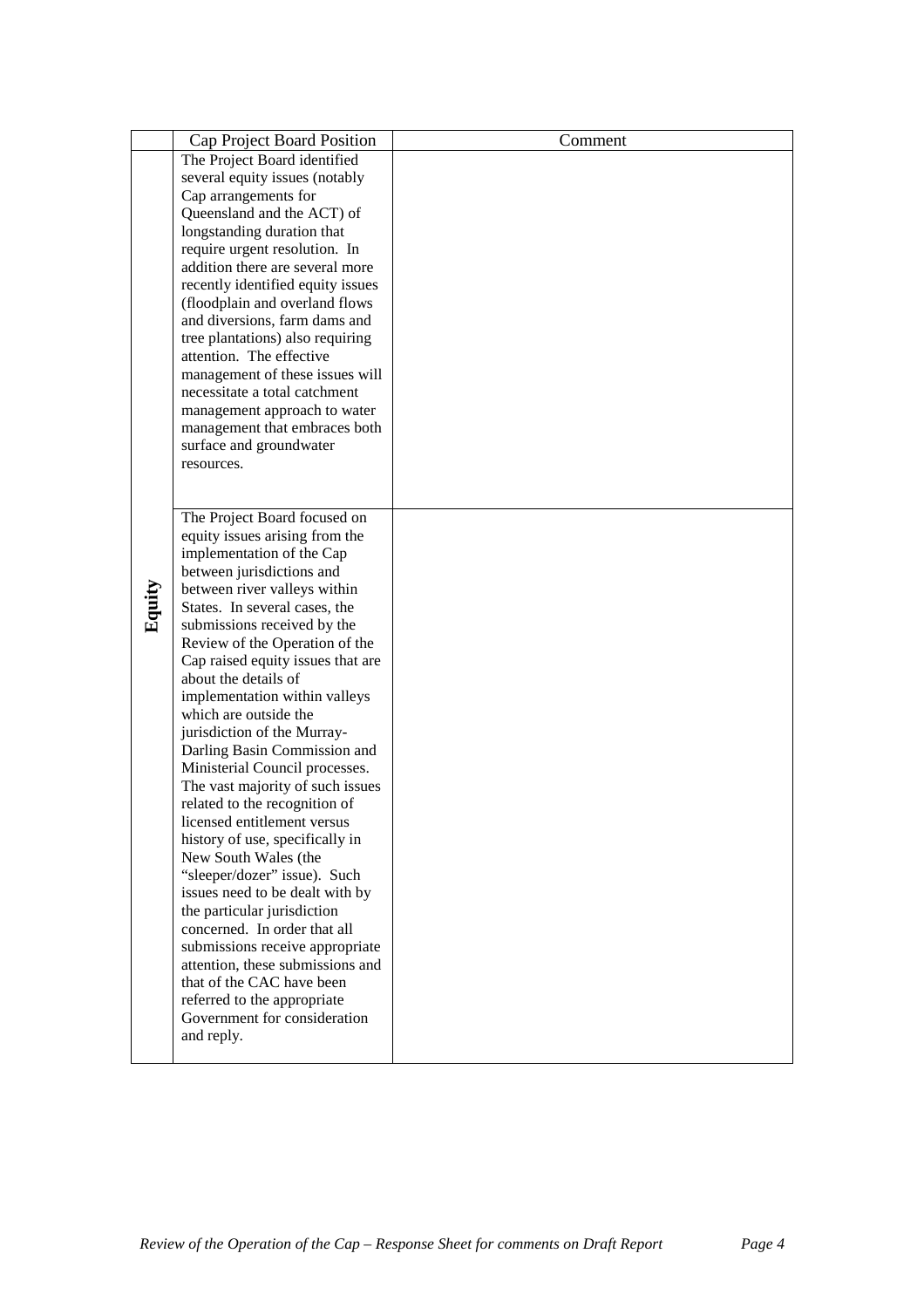|                                      | Cap Project Board Position                                           | Comment |
|--------------------------------------|----------------------------------------------------------------------|---------|
|                                      | The work of the Independent                                          |         |
|                                      | Audit Group (IAG) on the                                             |         |
|                                      | ongoing implementation of the                                        |         |
|                                      | Cap and compliance of actual                                         |         |
|                                      | diversions with Cap target                                           |         |
|                                      | diversions has provided a clear<br>direction for the finalisation of |         |
|                                      | the implementation phase of the                                      |         |
|                                      | Cap. The Project Board                                               |         |
|                                      | generally supports the IAG                                           |         |
|                                      | recommendations.                                                     |         |
|                                      |                                                                      |         |
|                                      |                                                                      |         |
|                                      |                                                                      |         |
|                                      |                                                                      |         |
|                                      | Significantly, effective                                             |         |
|                                      | compliance tools (computer                                           |         |
|                                      | simulation models used to                                            |         |
|                                      | determine Cap target diversions)                                     |         |
|                                      | have not yet been developed and                                      |         |
|                                      | the Project Board recommends                                         |         |
|                                      | that a high priority be given to                                     |         |
|                                      | the finalisation of these models.                                    |         |
|                                      |                                                                      |         |
|                                      |                                                                      |         |
|                                      |                                                                      |         |
| <b>Implementation and Compliance</b> |                                                                      |         |
|                                      | The Review has found that                                            |         |
|                                      | Victoria and South Australia                                         |         |
|                                      | have complied with the Cap,                                          |         |
|                                      | while Queensland and ACT are<br>yet to complete the                  |         |
|                                      | establishment of their respective                                    |         |
|                                      | Caps. Nevertheless, it is                                            |         |
|                                      | apparent that in Queensland                                          |         |
|                                      | there has been significant                                           |         |
|                                      | growth in storage which will                                         |         |
|                                      | impact on the water available                                        |         |
|                                      | for alternative consumptive and                                      |         |
|                                      | environmental uses. In New                                           |         |
|                                      | South Wales, the Cap has been                                        |         |
|                                      | breached in the Barwon-Darling                                       |         |
|                                      | system, with other valleys being<br>within Cap limits.               |         |
|                                      |                                                                      |         |
|                                      |                                                                      |         |
|                                      |                                                                      |         |
|                                      |                                                                      |         |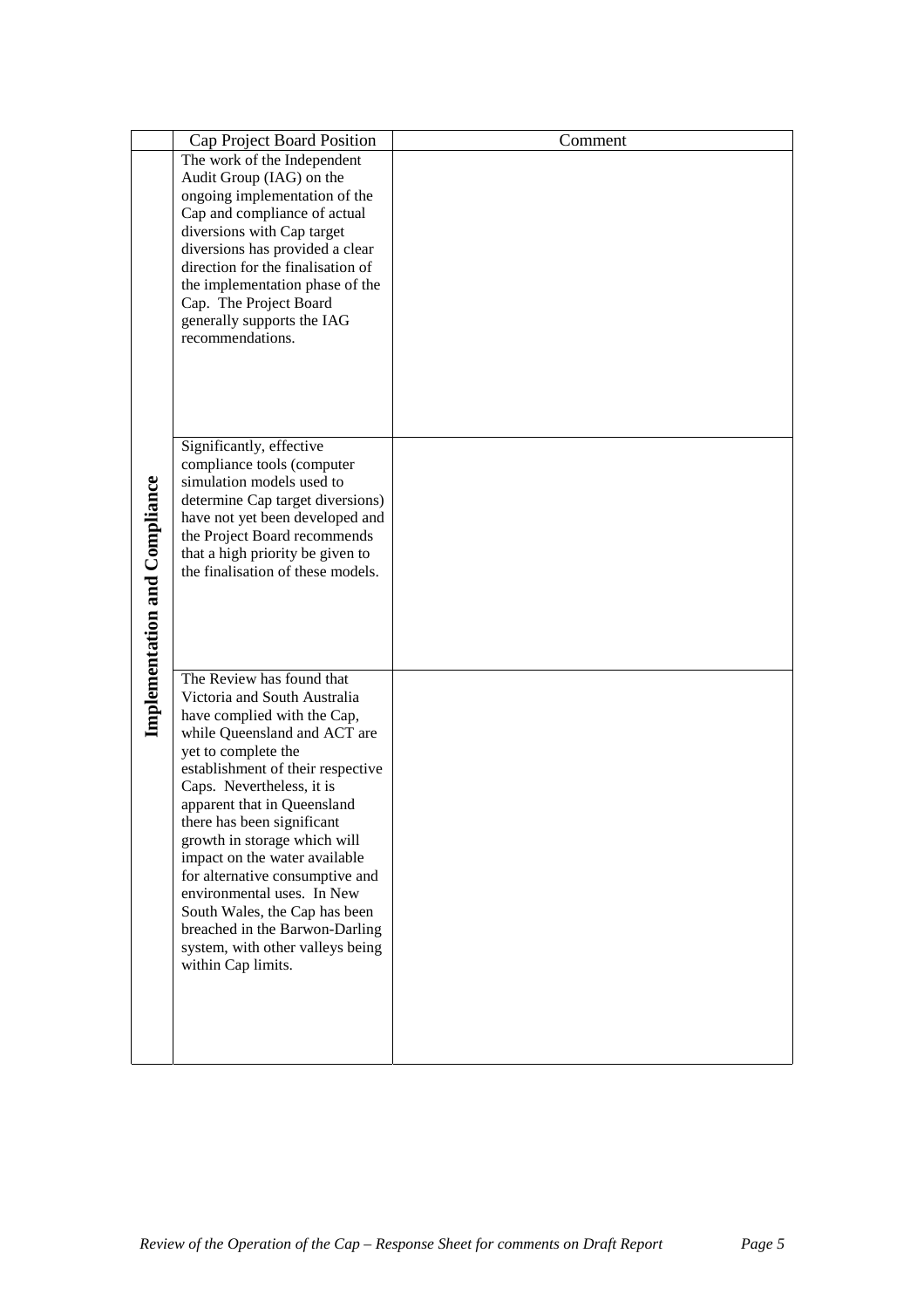|                                              | Cap Project Board Position                                           | Comment |
|----------------------------------------------|----------------------------------------------------------------------|---------|
|                                              | The most important challenge in                                      |         |
|                                              | Cap implementation is to                                             |         |
|                                              | finalise the arrangements under<br>"Schedule F - Cap on              |         |
|                                              | Diversions" to the Murray-                                           |         |
|                                              | Darling Basin Agreement. This                                        |         |
|                                              | schedule is the primary tool for                                     |         |
|                                              | defining Cap arrangements                                            |         |
|                                              | especially those concerned with                                      |         |
|                                              | assessing compliance and its<br>consequences.                        |         |
|                                              |                                                                      |         |
|                                              |                                                                      |         |
|                                              |                                                                      |         |
|                                              |                                                                      |         |
|                                              |                                                                      |         |
|                                              | With the intent of improving the<br>operation of the Cap through the |         |
|                                              | development of fair and                                              |         |
|                                              | meaningful compliance                                                |         |
|                                              | arrangements, the Project Board                                      |         |
|                                              | invites comments on the                                              |         |
|                                              | following modifications to<br>Schedule F which have been             |         |
|                                              | recommended by the IAG:                                              |         |
|                                              |                                                                      |         |
|                                              | Removal of references to                                             |         |
|                                              | end-of-valley flows as a                                             |         |
|                                              | method for Cap                                                       |         |
|                                              | compliance.                                                          |         |
|                                              |                                                                      |         |
|                                              |                                                                      |         |
| dule F to the Murray-Darling Basin Agreement | Arrangements for remedial                                            |         |
|                                              | actions in the case of Cap                                           |         |
|                                              | exceedence. The                                                      |         |
|                                              | recommendation of the                                                |         |
| <b>Sche</b>                                  | IAG is that States be                                                |         |
|                                              | required "to ensure that                                             |         |
|                                              | cumulative diversions are<br>brought back into balance               |         |
|                                              | with the cap".                                                       |         |
|                                              |                                                                      |         |
|                                              |                                                                      |         |
|                                              |                                                                      |         |
|                                              |                                                                      |         |
|                                              | re-setting the<br>commencement date for                              |         |
|                                              | accounting for diversions                                            |         |
|                                              | under the Cap to start with                                          |         |
|                                              | the 2000/01 water year.                                              |         |
|                                              |                                                                      |         |
|                                              |                                                                      |         |
|                                              |                                                                      |         |